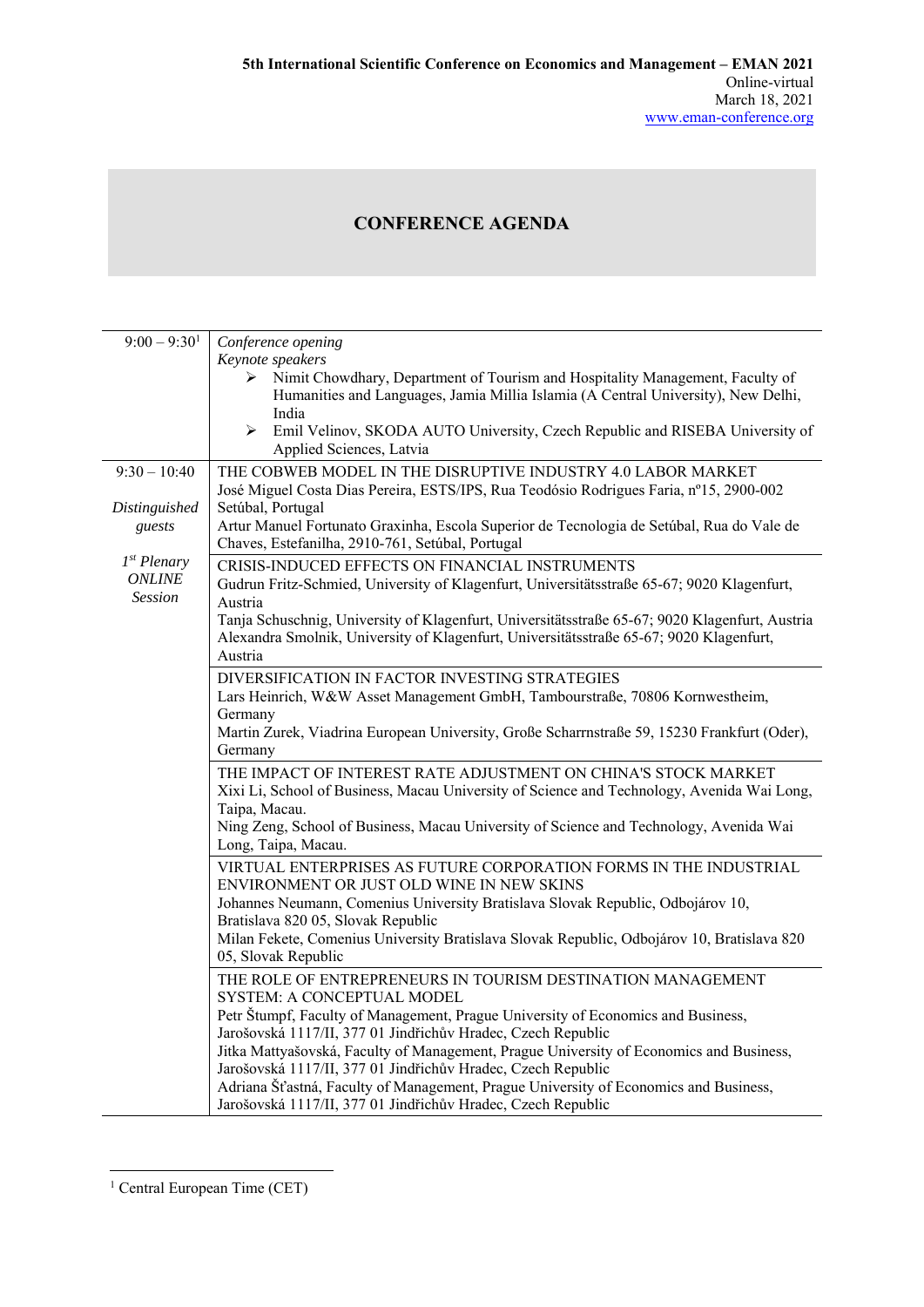|                                                          | LAND OF FĂGĂRAȘ - A TOP ROMANIAN TOURIST DESTINATION IN 2020<br>Ana-Maria Bolborici, Transilvania University of Brașov, Department of Social Sciences and<br>Communication, Faculty of Sociology and Communication, Romania, Brasov, Bdul Eroilor,<br>no. 25, 500030<br>Dana Sorea, Transilvania University of Brașov, Department of Social Sciences and<br>Communication, Faculty of Sociology and Communication, Romania, Brasov, Bdul Eroilor,<br>no. 25, 500030                                         |
|----------------------------------------------------------|-------------------------------------------------------------------------------------------------------------------------------------------------------------------------------------------------------------------------------------------------------------------------------------------------------------------------------------------------------------------------------------------------------------------------------------------------------------------------------------------------------------|
| 10:40-11:00                                              | <b>Break</b>                                                                                                                                                                                                                                                                                                                                                                                                                                                                                                |
| 11:00-13:00<br>$2nd$ Plenary<br><b>ONLINE</b><br>session | ACCOUNTABILITY AND TRANSPARENCY IN THE NONPROFITS: EVIDENCE FROM<br>ONLINE CROWDFUNDING DURING COVID-19 PANDEMIC<br>Márcia Cadete Santos, Instituto Politécnico de Setúbal and a researcher at the Information<br>Sciences and Technologies and Architecture Research Center (ISTAR-IUL) at Instituto<br>Universitário de Lisboa (ISCTE-IUL), Portugal<br>Rui Dias, School of Business and Administration, Polytechnic Institute of Setúbal, Portugal and<br>CEFAGE-UE, IIFA, University of Évora, Portugal |
|                                                          | LEASE ACCOUNTING ACCORDING TO IFRS 16 IN AUSTRIA<br>Carina Paulitsch, Alpen-Adria-Universität Klagenfurt, Universitätsstraße 65-67; 9020<br>Klagenfurt, Austria<br>Tanja Schuschnig, University of Klagenfurt, Universitätsstraße 65-67; 9020 Klagenfurt, Austria                                                                                                                                                                                                                                           |
|                                                          | FINANCIAL RETURN OF CROWDFUNDING PLATFORMS: ARE FUNDING TRENDS                                                                                                                                                                                                                                                                                                                                                                                                                                              |
|                                                          | AND SUCCESS RATES CHANGING IN THE COVID-19 ERA?<br>Márcia Cadete Santos, Instituto Politécnico de Setúbal and a researcher at the Information<br>Sciences and Technologies and Architecture Research Center (ISTAR-IUL) at Instituto<br>Universitário de Lisboa (ISCTE-IUL), Portugal<br>Rui Dias, School of Business and Administration, Polytechnic Institute of Setúbal, Portugal and<br>CEFAGE-UE, IIFA, University of Évora, Portugal                                                                  |
|                                                          | CONNECTING THE BUSINESS AND HUMAN RIGHTS AGENDA TO FREE, PRIOR,<br>AND INFORMED CONSENT FOR SUSTAINABLE CORPORATE ENGAGEMENT WITH<br><b>INDIGENOUS PEOPLE</b>                                                                                                                                                                                                                                                                                                                                               |
|                                                          | Laurence Klein, Jaime I University, Castellón, Spain, Department of Finance and Accounting -<br>Faculty of Law and Economics, Av. Sos Baynat s/n 12006 Castellón de la Plana - Spain<br>María Jesús Muñoz-Torres, Jaime I University, Castellón, Spain, Department of Finance and<br>Accounting - Faculty of Law and Economics, Av. Sos Baynat s/n 12006 Castellón de la Plana -                                                                                                                            |
|                                                          | Spain<br>María Ángeles Fernández Izquierdo, Jaime I University, Castellón, Spain, Department of<br>Finance and Accounting - Faculty of Law and Economics, Av. Sos Baynat s/n 12006 Castellón<br>de la Plana - Spain                                                                                                                                                                                                                                                                                         |
|                                                          | E-VEHICLES WITH A FOCUS ON TESLA CARS                                                                                                                                                                                                                                                                                                                                                                                                                                                                       |
|                                                          | Jerneja Jenšterle, Ekonomska šola Celje Višja strokovna šola, Mariborska 2, 3000 Celje,<br>Slovenia                                                                                                                                                                                                                                                                                                                                                                                                         |
|                                                          | Anton Vorina, Ekonomska šola Celje Višja strokovna šola, Mariborska 2, 3000 Celje, Slovenia                                                                                                                                                                                                                                                                                                                                                                                                                 |
|                                                          | MARKETING STRATEGY AS DRIVING FORCE OF EXPORT PERFORMANCE OF<br><b>SMES</b>                                                                                                                                                                                                                                                                                                                                                                                                                                 |
|                                                          | Arbana Sahiti, University of Prishtina<br>Sevdie Alshiqi, University of Prishtina                                                                                                                                                                                                                                                                                                                                                                                                                           |
|                                                          | PLURALISM OF CONSTITUTIONAL VALUES: CONSTITUTION OF THE SOCIAL<br>MARKET ECONOMY IN THE REPUBLIC OF CROATIA                                                                                                                                                                                                                                                                                                                                                                                                 |
|                                                          | Valentino Kuzelj, Student at the Faculty of Law, University of Zagreb, Trg Republike Hrvatske<br>14, Zagreb, Croatia<br>Domeniko Kvartuč, Student, Faculty of Philosophy, University of Zagreb, Ul. Ivana Lučića 3,<br>Zagreb, Croatia                                                                                                                                                                                                                                                                      |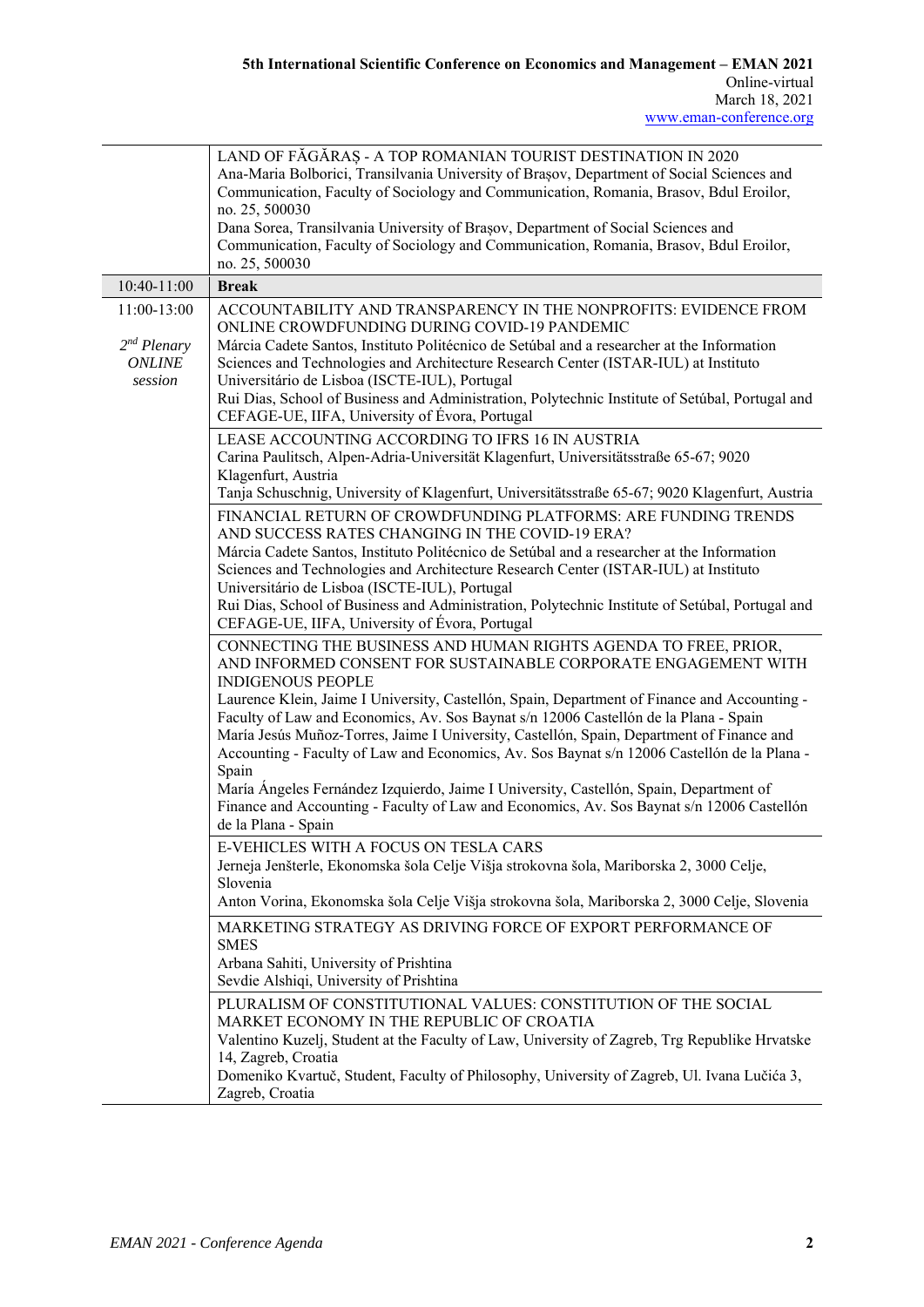| 11:00-13:00<br>$2nd$ Plenary<br><b>ONLINE</b><br>session | TRANSPARENCY OF FINANCIAL STATEMENTS AND COMPARATIVE ANALYSIS<br>OF BANK LIQUIDITY, SOLVENCY AND PROFITABILITY INDICATORS IN THE<br>REPUBLIC OF SERBIA AS AN INDICATOR OF MEASURING BANK PERFORMANCE<br>Bojana Novićević Čečević, Faculty of Economics, University of Niš, Trg Kralja Aleksandra<br>Ujedinitelja 11, Niš, Serbia<br>Mirjana Jemović, Faculty of Economics, University of Niš, Trg Kralja Aleksandra Ujedinitelja<br>11, Niš, Serbia<br>Jovana Milenović, Faculty of Economics, University of Niš, Trg Kralja Aleksandra Ujedinitelja<br>11, Niš, Serbia |
|----------------------------------------------------------|-------------------------------------------------------------------------------------------------------------------------------------------------------------------------------------------------------------------------------------------------------------------------------------------------------------------------------------------------------------------------------------------------------------------------------------------------------------------------------------------------------------------------------------------------------------------------|
|                                                          | ASSOCIATION OF SMALL BUSINESS ENTITIES FOR PLACEMENT OF                                                                                                                                                                                                                                                                                                                                                                                                                                                                                                                 |
|                                                          | AGRICULTURAL PRODUCTS THROUGH DISTRIBUTION CENTER: CASE OF                                                                                                                                                                                                                                                                                                                                                                                                                                                                                                              |
|                                                          | <b>CROATIAN FRUIT PRODUCERS.</b>                                                                                                                                                                                                                                                                                                                                                                                                                                                                                                                                        |
|                                                          | Gordana Brcković, Faculty of Economics, University of Rijeka, I.FILIPOVIĆA 4, Rijeka,                                                                                                                                                                                                                                                                                                                                                                                                                                                                                   |
|                                                          | Croatia                                                                                                                                                                                                                                                                                                                                                                                                                                                                                                                                                                 |
|                                                          | Heri Bezić, Faculty of Economics, University of Rijeka, I.FILIPOVIĆA 4, Rijeka, Croatia<br>Davorin Balaž, Faculty of Economics, University of Rijeka, I.FILIPOVIĆA 4, Rijeka, Croatia                                                                                                                                                                                                                                                                                                                                                                                   |
|                                                          | AESTHETIC GUEST EXPERIENCE IN RESTAURANT: A STATE-OF-THE-ART REVIEW                                                                                                                                                                                                                                                                                                                                                                                                                                                                                                     |
|                                                          | Suzana Marković, University of Rijeka, Faculty of Tourism and Hospitality Management,                                                                                                                                                                                                                                                                                                                                                                                                                                                                                   |
|                                                          | Primorska 42, p.p. 97, 51410 Opatija, Croatia                                                                                                                                                                                                                                                                                                                                                                                                                                                                                                                           |
|                                                          | Jelena Dorčić, University of Rijeka, Faculty of Tourism and Hospitality Management,                                                                                                                                                                                                                                                                                                                                                                                                                                                                                     |
|                                                          | Primorska 42, p.p. 97, 51410 Opatija, Croatia                                                                                                                                                                                                                                                                                                                                                                                                                                                                                                                           |
|                                                          | Dora Rašan, University of Rijeka, Faculty of Tourism and Hospitality Management, Primorska                                                                                                                                                                                                                                                                                                                                                                                                                                                                              |
|                                                          | 42, p.p. 97, 51410 Opatija, Croatia                                                                                                                                                                                                                                                                                                                                                                                                                                                                                                                                     |
|                                                          | Bruna Bucić, University of Rijeka, Faculty of Tourism and Hospitality Management, Primorska                                                                                                                                                                                                                                                                                                                                                                                                                                                                             |
|                                                          | 42, p.p. 97, 51410 Opatija, Croatia                                                                                                                                                                                                                                                                                                                                                                                                                                                                                                                                     |
|                                                          | Marko Blažić, University of Rijeka, Faculty of Tourism and Hospitality Management,                                                                                                                                                                                                                                                                                                                                                                                                                                                                                      |
|                                                          | Primorska 42, p.p. 97, 51410 Opatija, Croatia                                                                                                                                                                                                                                                                                                                                                                                                                                                                                                                           |
|                                                          | CONTENT ANALYSIS OF MICHELIN RESTAURANTS ONLINE REVIEWS IN<br><b>CROATIA</b>                                                                                                                                                                                                                                                                                                                                                                                                                                                                                            |
|                                                          | Suzana Marković, University of Rijeka, Faculty of Tourism and Hospitality Management,<br>Primorska 42, p.p. 97, 51410 Opatija, Croatia                                                                                                                                                                                                                                                                                                                                                                                                                                  |
|                                                          | Jelena Dorčić, University of Rijeka, Faculty of Tourism and Hospitality Management,                                                                                                                                                                                                                                                                                                                                                                                                                                                                                     |
|                                                          | Primorska 42, p.p. 97, 51410 Opatija, Croatia                                                                                                                                                                                                                                                                                                                                                                                                                                                                                                                           |
|                                                          | Dora Rašan, University of Rijeka, Faculty of Tourism and Hospitality Management, Primorska                                                                                                                                                                                                                                                                                                                                                                                                                                                                              |
|                                                          | 42, p.p. 97, 51410 Opatija, Croatia                                                                                                                                                                                                                                                                                                                                                                                                                                                                                                                                     |
|                                                          | Bruna Bucić, University of Rijeka, Faculty of Tourism and Hospitality Management, Primorska                                                                                                                                                                                                                                                                                                                                                                                                                                                                             |
|                                                          | 42, p.p. 97, 51410 Opatija, Croatia                                                                                                                                                                                                                                                                                                                                                                                                                                                                                                                                     |
|                                                          | Marko Blažić, University of Rijeka, Faculty of Tourism and Hospitality Management,                                                                                                                                                                                                                                                                                                                                                                                                                                                                                      |
|                                                          | Primorska 42, p.p. 97, 51410 Opatija, Croatia                                                                                                                                                                                                                                                                                                                                                                                                                                                                                                                           |
| 13:00-13:20                                              | <b>Break</b>                                                                                                                                                                                                                                                                                                                                                                                                                                                                                                                                                            |
| 13:20-15:20                                              | THE IMPACT OF COVID-19 IN THE AGRI-FOOD COMPANIES IN EXTREMADURA                                                                                                                                                                                                                                                                                                                                                                                                                                                                                                        |
|                                                          | (SPAIN).                                                                                                                                                                                                                                                                                                                                                                                                                                                                                                                                                                |
| 3rd Plenary                                              | Beatriz Corchuelo Martínez-Azúa, University of Extremadura, Avenida de Elvas S/N                                                                                                                                                                                                                                                                                                                                                                                                                                                                                        |
| session                                                  | C.P(06006) Facultad de Ciencias Económicas y Empresariales (Badajoz), Spain                                                                                                                                                                                                                                                                                                                                                                                                                                                                                             |
| (virtual)                                                | Pedro Eugenio López Salazar, University of Extremadura, Avenida de Elvas S/N C.P(06006)                                                                                                                                                                                                                                                                                                                                                                                                                                                                                 |
|                                                          | Facultad de Ciencias Económicas y Empresariales (Badajoz), Spain                                                                                                                                                                                                                                                                                                                                                                                                                                                                                                        |
|                                                          | Celia Sama Berrocal, University of Extremadura, Avenida de Elvas S/N C.P(06006) Facultad                                                                                                                                                                                                                                                                                                                                                                                                                                                                                |
|                                                          | de Ciencias Económicas y Empresariales (Badajoz), Spain                                                                                                                                                                                                                                                                                                                                                                                                                                                                                                                 |
|                                                          | TAXATION ARISING FROM DIGITALISATION: ISSUES AT STAKE                                                                                                                                                                                                                                                                                                                                                                                                                                                                                                                   |
|                                                          | Silvia Velarde Aramayo, University of Salamanca, Calle Casa Lis nº 6 (Urbanización                                                                                                                                                                                                                                                                                                                                                                                                                                                                                      |
|                                                          | Albahonda II). Carbajosa de la Sagrada 37188. Salamanca-Spain                                                                                                                                                                                                                                                                                                                                                                                                                                                                                                           |